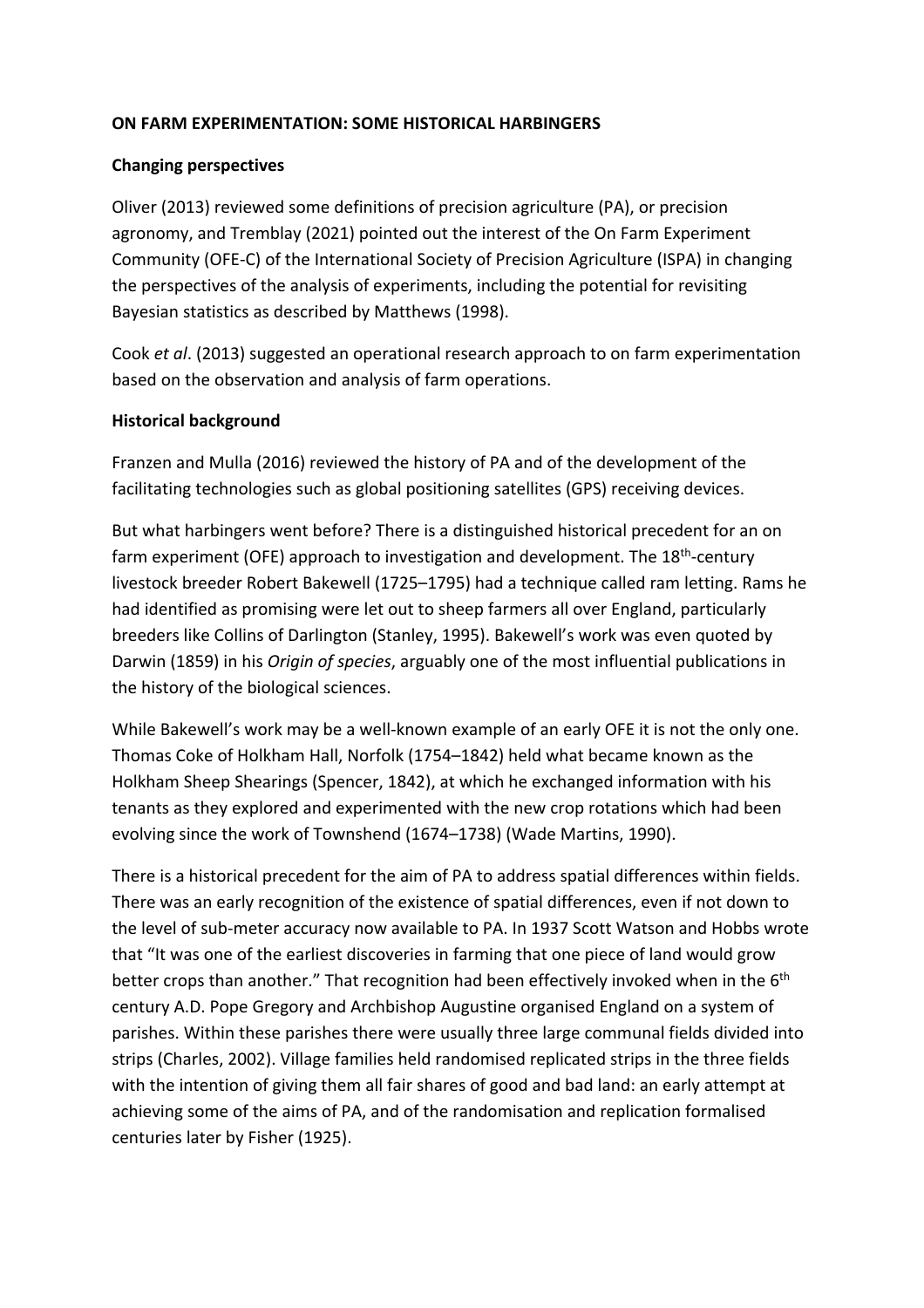Atkins *et al*. (1999) pointed out that the strips were not of standard size, but roughly based on the ploughing of a \*furlong, about 220 yards long (about 200 m), though shorter on heavy land. These small strips of about 0.1 to 0.2 ha would have made site-specific management possible, but at the time the strip holders would have generally lacked both the resources and the knowledge to fully exploit that advantage.

The small strips became impractical as technology improved. Systematic animal breeding was impossible in three large open fields as the unfenced animals roamed about at will and mated at will. Often one field in three was fallowed each year to regain fertility but this practice was unsupportable once the growing towns had to be fed during the Industrial Revolution. So eventually in the  $18<sup>th</sup>$  and  $19<sup>th</sup>$  centuries parish fields were enclosed by planting hedges to make compact farm holdings.

The three-field system is preserved at Laxton, Nottinghamshire, where 711 ha in the parish were purchased in 1951 by the Ministry of Agriculture to preserve the heritage for the nation (Rundle, 1955). Maps of the fields in 1635 and in 1908 (after some limited enclosure) survive, and were reprinted by Charles (2002) with the permission of the Bodleian Library, University of Oxford, and the Trustees of the Laxton Visitor Centre.

In some English fields, the ridge and furrow of the strips can still be seen, particularly in dry summers. Presumably, the sensors used in PA (e.g., Carter and Young, 2013; Viscarra Rossel and Adamchuk, 2013; Stone and Raun, 2016; Sun and Li, 2016; Zhang, 2016) would detect them objectively even when not visible.

A traditional field analysis technique which attempted to address spatial variation within fields was random quadrat sampling (Pound and Clements, 1898). I still possess a 0.5 m quadrat, as used in agricultural botany classes during the 1959/60 university year.

## **Some points on the way forward?**

PA is now in commercial use, so that research techniques and analysis need to be designed accordingly. As recorded by Charles (2020) the landmark statistical methods developed by Fisher (1925) and Fisher and Yates (1938) served generations of agricultural scientists and students very well for decades, and there are still applications for them, though Matthews (1998) described the Fisher approach as " … flawed attempts of Fisher *et al*. to create an objective theory of statistical inference…". But the advent of precision agriculture has raised questions about both experimentation and field practice, so that statistical analysis may have to adapt accordingly, for the reasons noted by Oliver (2013) and Tremblay (2021). Bayesian approaches may be part of the change. Perhaps one of the challenges will be to adopt a new methodology without losing any relevant virtues of the old.

The so-called Bayesian inference was proposed by Thomas Bayes, an 18<sup>th</sup> century English clergyman (1702–1761), whose theorem was described by Matthews (1998), claiming that " … the axioms of probability reveal subjectivity to be a mathematically ineluctable feature of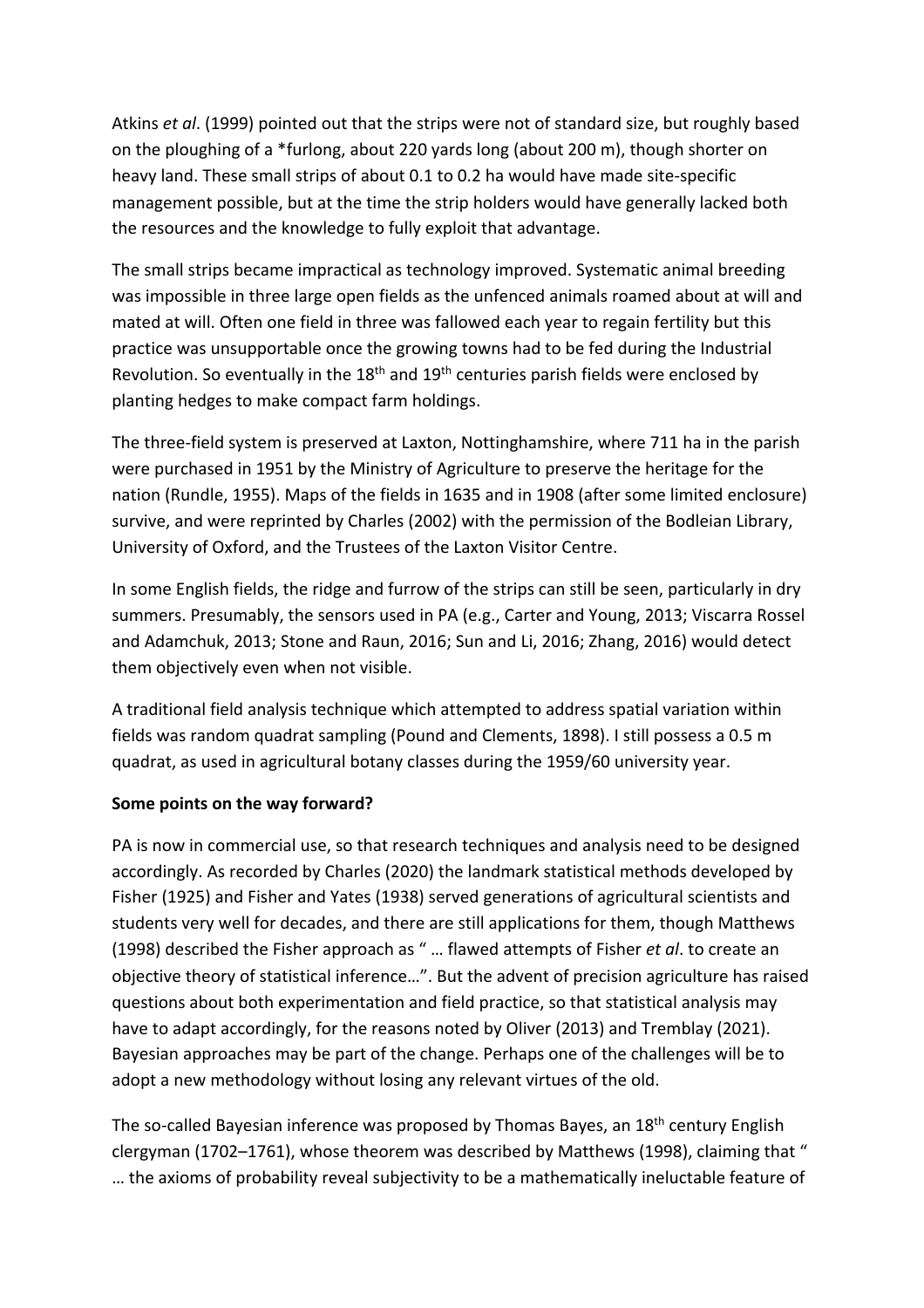the quest for knowledge … requiring that their inherent plausibility be taken explicitly into account". Farmers will often have their own ideas about plausibility, and a Bayesian approach would acknowledge their experience.

## **Some risks**

In 2017 the Centre for the Study of Existential Risk, founded in 2012 by Tallin *et al*., studied factors which could lead to a collapse of civilisation and to global disorder. Food shortage was classified as a high-risk factor, so research and production methodology are important.

# **Some snippets of ancient history**

In a review of the history of hazards to the sustainability of soil and of food supply Charles (2019) quoted Montgomery (2017), who speculated that one of the factors contributing to the decline of the Roman empire may have been the neglect of its soils. Yet earlier Roman authors showed respect for the soil and knowledge of it. Virgil (70-19 BC), quoted by Baxter (1846), wrote "… what each region bears, and what denies," suggesting that he knew that not all soil was the same. Columella (4–70 AD) wrote 13 books on agriculture, including reference to soils (Charles, 2002).

### **Footnotes**

- 1. \*A furlong was 10 chains long. The 22-yard chain survives internationally to this day as the distance between the two wickets on a cricket pitch.
- 2. The three-field system with furlong strips was not the only system of land tenure in pre-18<sup>th</sup> century England. The monasteries had land farmed by monks in fields without strips, and in many villages the church held fields called glebe. After the Norman Conquest of 1066, there were also large estates with tenant farmers. The

estates of Thomas Coke (1754–1842) and of Charles Townshend (1674–1738), quoted above, were examples, and both estates are still in commercial operation. Townshend is known to history as Turnip Townshend for his work on crop rotations, even though his day job was Foreign Secretary.

## **References**

Atkins, J., Hammond, B. and Roper, P. (1999) *A village transformed: Keyworth 1750–1850*. Keyworth and District Local History Society, Nottingham

*Baxter's Library of Agriculture* (1846) Baxter and Son, Lewes and London

Carter, P.G. and Young, S.L. (2013) Applications of remote sensing in precision agriculture for sustainable production. In*: Precision agriculture for sustainability and environmental protection*. Edit. Oliver, M.A., Bishop, T. and Marchant, B., Routledge, Abingdon, 82–98

Charles, D.R. (2002) *Food, farming, and the countryside: past, present and future*. Nottingham University Press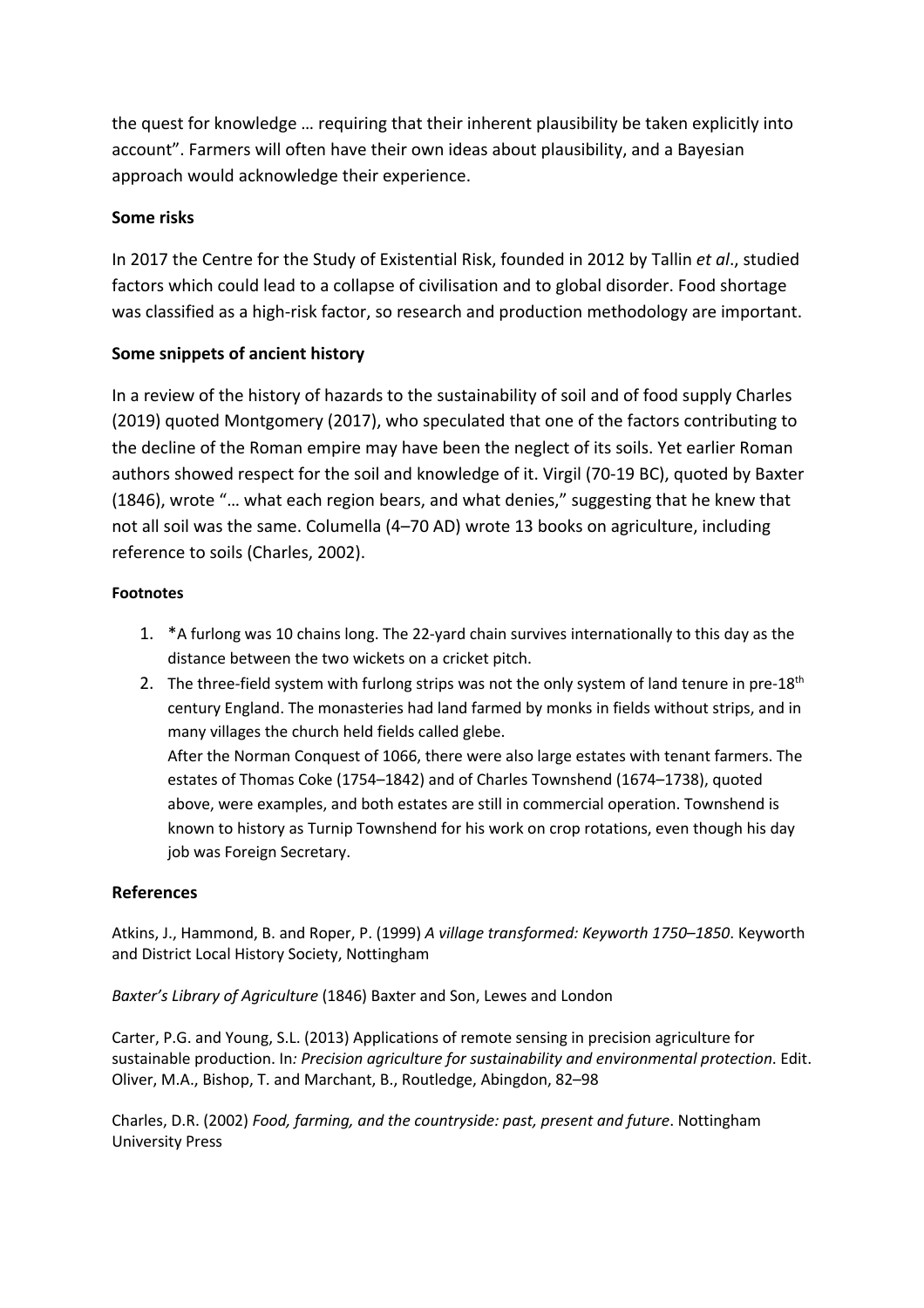Charles, D.R. (2019) Sustainable agricultural systems and farm animals: the historical and biological evidence. *Journal of Agricultural Science* **157:** 563–565

Charles, D.R. (2020) The analysis of agricultural experiments: a brief history of the techniques of the 20th century. *Journal of Agricultural Science* **157**: Issue 6

Cook, S., Cock, J. Oberthur, T. and Fisher, M. (2013) On-farm experimentation. *Better Crops* **97:** 17– 20

Darwin, C. (1859) *The origin of species*. Wordsworth edition, 1998, Ware

Fisher, R.A. (1925) *Statistical methods for research workers*. Oliver and Boyd, Edinburgh

Fisher, R.A. and Yates, F. (1938) *Statistical tables for biological, agricultural, and medical research*. Oliver and Boyd, Edinburgh

Franzen, D. and Mulla, D. (2016) A history of precision agriculture. In: *Precision agriculture technology for crop farming*. Edit. Zhang, Q., CRC Press, Boca Raton, 1–19

Oliver, M.A. (2013) An overview of precision agriculture. In: *Precision agriculture for sustainability and environmental protection*. Edit. Oliver, M.A., Bishop, T. and Marchant, B., Routledge, Abingdon, 3–19

Matthews, R.A.J. (1998) *Fact versus factions: the use and abuse of subjectivity in scientific research*. The European Science and Environment Forum, Cambridge.

Montgomery, D.R. (2017) *Growing a revolution. Bringing our soil back to life*. Norton, New York

Pound, R. and Clements ,F.E. (1898) A method of determining the abundance of secondary species. *Minnesota Botanical Studies* **2:** 19–24 (abstract only seen)

Rundle, J.R. (1955) Laxton today. In: *Agriculture*. Ministry of Agriculture, Fisheries and Food, 170–172 Scott Watson, J.A. and Hobbs, M.E. (1937) *Great farmers*. Selwyn and Blount, London

Spencer, Earl (1842) On the improvements which have taken place in West Norfolk. *Journal of the Royal Agricultural Society of England* **3:** 1–9

Stanley, P. (1995) *Robert Bakewell and the longhorn breed of cattle*. Farming Press Books, Ipswich

Stone, M.L. and Raun, W.R. (2016) Sensing technology for precision crop farming. In*: Precision agriculture technology for crop farming*. Edit. Zhang, Q., CRC Press, Boca Raton, 21–53

Sun, H. and Li, M. (2016) Precision agriculture in China: sensing technology and application. In: *Precision agriculture technology for crop farming*. Edit. Zhang, Q., CRC Press, Boca Raton, 231–278

Tallin, J., Rees, M. and Price, H. (2017) Centre for the Study of existential Risk. University of Cambridge

Tremblay, N. (2021) Personal communication. International Society of Precision Agriculture